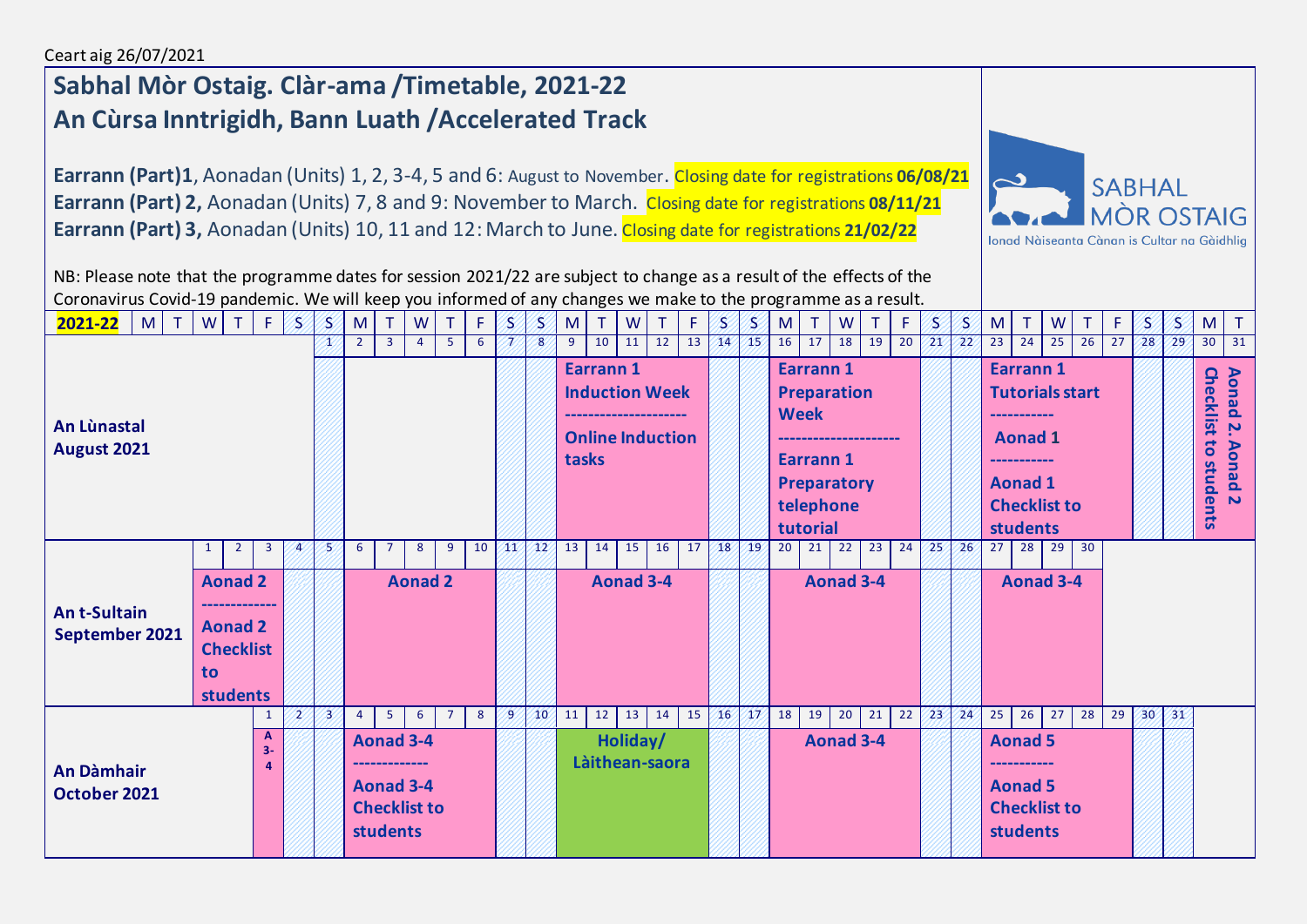Ceart aig 26/07/2021

| 2021-22                                                                                                                           | M                                                                        | $\top$         | W              | T              | Æ              | S              | $\mathcal{S}$ | M              | T                                                                          | W              | T                                                   | F              | S                | S               | M              | T                                                                   | W<br>Τ                | F  | S                                                                   | S               | M<br>T.                                                                                                                                                                   | ${\sf W}$       | T.                                   | F  | S               | S               | ${\sf M}$                                                                                  | $\top$                                                      | ${\sf W}$                  | T. | $F$ $\vert$ | B. | 8  | M                        | $\top$ |
|-----------------------------------------------------------------------------------------------------------------------------------|--------------------------------------------------------------------------|----------------|----------------|----------------|----------------|----------------|---------------|----------------|----------------------------------------------------------------------------|----------------|-----------------------------------------------------|----------------|------------------|-----------------|----------------|---------------------------------------------------------------------|-----------------------|----|---------------------------------------------------------------------|-----------------|---------------------------------------------------------------------------------------------------------------------------------------------------------------------------|-----------------|--------------------------------------|----|-----------------|-----------------|--------------------------------------------------------------------------------------------|-------------------------------------------------------------|----------------------------|----|-------------|----|----|--------------------------|--------|
|                                                                                                                                   | $\mathbf{1}$                                                             | $\overline{2}$ | 3 <sup>7</sup> | $\overline{4}$ | -5             | 6              | 7.            | 8              | $\overline{9}$                                                             | 10             | 11                                                  | 12             | /13/             | 44              | 15             | 16                                                                  | 18<br>17              | 19 | 20 <sup>2</sup>                                                     | 21              | $\overline{23}$<br>22                                                                                                                                                     | $\overline{24}$ | $\overline{25}$                      | 26 | 27              | 28 <sup>′</sup> | 29                                                                                         | $\overline{30}$                                             |                            |    |             |    |    |                          |        |
| An t-<br><b>Samhain</b><br><b>November</b><br>2021                                                                                | <b>Aonad 5</b><br>$2^{\circ}$<br>$\overline{\mathbf{3}}$<br>$\mathbf{1}$ |                |                |                |                |                |               |                | <b>Aonad 6</b><br><b>Aonad 6</b><br><b>Checklist to</b><br><b>students</b> |                |                                                     |                |                  |                 |                |                                                                     | <b>Aonad 6</b>        |    |                                                                     |                 | <b>Earrann 1 oral</b><br>assessment 1 in<br>tutorial time<br>Earrann 1<br>written and oral<br>assessment 2<br><b>issued 26/11/21</b><br>Earrann 1<br><b>Tutorials end</b> |                 |                                      |    |                 |                 | <b>E2</b><br>Starts.<br><b>Earrann</b><br>$\overline{2}$<br><b>Aonad</b><br>$\overline{7}$ |                                                             |                            |    |             |    |    |                          |        |
|                                                                                                                                   |                                                                          |                |                |                |                | $\overline{A}$ | 5             | 6 <sup>1</sup> | $\overline{7}$                                                             | 8              | 9                                                   | 10             | 414              | 42%             |                | $13 \mid 14 \mid 15 \mid$                                           | 16                    |    | $17 \overline{\smash{\big)}\ 18}$                                   | $\sqrt{19}$     | 20                                                                                                                                                                        |                 | $21 \mid 22 \mid 23 \mid 24 \mid 25$ |    |                 | 26 <sup>7</sup> | 27                                                                                         |                                                             | $28$ 29                    | 30 | 31          |    |    |                          |        |
| <b>Earrann</b><br><b>An Dùbhlachd</b><br>$\overline{2}$<br><b>December</b><br><b>Tutorials</b><br>2021<br>start<br><b>Aonad 7</b> |                                                                          |                |                |                |                |                |               |                | <b>Aonad 7</b><br>Earrann 1                                                |                | assessments to<br>be submitted to<br>tutor 06/12/21 |                |                  |                 |                | <b>Aonad 7</b><br><b>Aonad 7</b><br><b>Checklist to</b><br>students |                       |    |                                                                     |                 | Làithean-saora                                                                                                                                                            | Holiday/        |                                      |    |                 |                 |                                                                                            |                                                             | Holiday/<br>Làithean-saora |    |             |    |    |                          |        |
|                                                                                                                                   |                                                                          |                |                |                |                | x              | $\mathbf{Z}$  | $\overline{3}$ | $\overline{4}$                                                             | $\overline{5}$ | 6 <sup>1</sup>                                      | $\overline{7}$ | $\boldsymbol{8}$ | 9               |                | $10 \mid 11 \mid$                                                   | $\overline{12}$<br>13 |    |                                                                     | 14 15 16        | 17<br>18                                                                                                                                                                  | 19              | $\overline{20}$                      | 21 | $22/23$         |                 | 24                                                                                         |                                                             | $25 \mid 26$               | 27 | 28          | 29 | 30 | 31                       |        |
| <b>January</b><br>2022                                                                                                            | <b>Am Faoilleach</b>                                                     |                |                |                |                |                |               |                |                                                                            | <b>Aonad 7</b> |                                                     |                |                  |                 |                |                                                                     | <b>Aonad 8</b>        |    |                                                                     |                 |                                                                                                                                                                           | <b>Aonad 8</b>  |                                      |    |                 |                 |                                                                                            | <b>Aonad 8</b><br>-----------<br><b>Aonad 8</b><br>students | <b>Checklist to</b>        |    |             |    |    | <b>Aonad</b><br>$\infty$ |        |
|                                                                                                                                   |                                                                          | $\mathbf{1}$   | $\overline{2}$ | $\overline{3}$ | $\overline{4}$ | 5              | 6             | $\overline{7}$ | 8                                                                          | 9              | 10                                                  | 11             | $\sqrt{12}$      | 43 <sup>7</sup> | 14             | 15                                                                  | 16<br>17              | 18 | /19/                                                                | 20 <sup>7</sup> | $\overline{21}$<br>22                                                                                                                                                     | $\overline{23}$ | 24                                   | 25 | 26 <sup>°</sup> | 27              | 28                                                                                         |                                                             |                            |    |             |    |    |                          |        |
| <b>February</b><br>2022                                                                                                           | <b>Aonad 8</b><br><b>An Gearran</b>                                      |                |                |                |                |                |               | <b>Aonad 9</b> |                                                                            |                |                                                     |                |                  |                 | <b>Aonad 9</b> |                                                                     |                       |    | <b>Aonad 9</b><br><b>Aonad 9</b><br><b>Checklist to</b><br>students |                 |                                                                                                                                                                           |                 |                                      |    |                 |                 |                                                                                            |                                                             |                            |    |             |    |    |                          |        |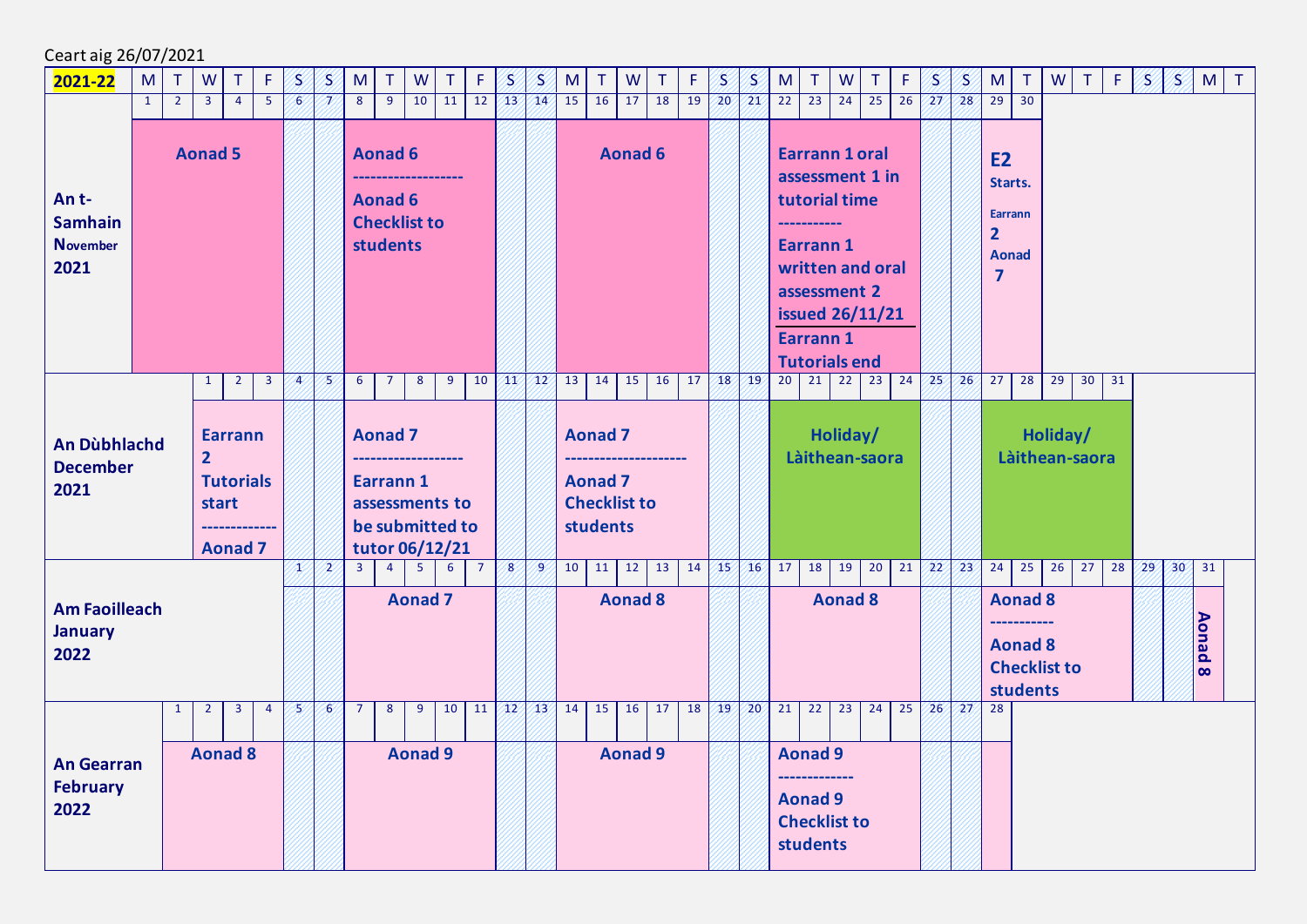| Ceart aig 26/07/2021                      |   |              |                |                                  |                    |   |            |                |                                                       |                                                                                                                                                                   |                |                |    |            |                |                                                            |                 |                                        |    |                 |                 |         |                                                                                                            |                 |        |    |                 |             |                 |                       |                                                           |              |         |                 |                 |              |                                             |
|-------------------------------------------|---|--------------|----------------|----------------------------------|--------------------|---|------------|----------------|-------------------------------------------------------|-------------------------------------------------------------------------------------------------------------------------------------------------------------------|----------------|----------------|----|------------|----------------|------------------------------------------------------------|-----------------|----------------------------------------|----|-----------------|-----------------|---------|------------------------------------------------------------------------------------------------------------|-----------------|--------|----|-----------------|-------------|-----------------|-----------------------|-----------------------------------------------------------|--------------|---------|-----------------|-----------------|--------------|---------------------------------------------|
| 2021-22                                   | M | $\top$       | W              | T                                | F                  | 8 | 8          | M              | T                                                     | W                                                                                                                                                                 | $\mathsf{T}$   | F              | 8. | S          | M              | $\top$                                                     | W               | $\top$                                 | F  | 8               | 8.              | M       | $\top$                                                                                                     | W               | $\top$ | F  | 8.              | B.          | M               | $\mathsf{T}$          | W                                                         | $\top$       | F       | /S              | 8/l             | M T          |                                             |
| <b>Am Màrt</b><br><b>March</b><br>2022    |   | $\mathbf{1}$ | $\overline{2}$ | 3 <sup>7</sup><br><b>Aonad 9</b> | $\overline{4}$     | 8 | $\epsilon$ | $\overline{7}$ | 8<br><b>Earrann 2</b><br>written                      | 9<br><b>Earrann 2 oral</b><br>assessment in<br>tutorial time<br>assessment<br><b>issued 11/03/22</b><br>--------------------<br>Earrann 2<br><b>Tutorials end</b> | 10             | 11             |    |            |                | $12$ $13$ $14$ $15$<br><b>Earrann 3</b><br><b>Aonad 10</b> |                 | $16 \mid 17$<br><b>Tutorials start</b> | 18 | 19 <sup>7</sup> | 20 <sub>2</sub> | 21      | 22<br><b>Aonad 10</b><br><b>Earrann 2</b><br>written<br>assessment to be<br>submitted to<br>tutor 21/03/22 | 23              | 24     | 25 | 26 <sup>′</sup> | 27          | 28              | 29<br><b>students</b> | <b>Aonad 10</b><br><b>Aonad 10</b><br><b>Checklist to</b> | $30 \mid 31$ |         |                 |                 |              |                                             |
|                                           |   |              |                |                                  | $\mathbf{1}$       | 2 | 23         | $\overline{4}$ | 5 <sub>5</sub>                                        | 6                                                                                                                                                                 | 7              | 8 <sup>2</sup> | 9  |            |                | $10$ 11 12                                                 |                 | $13 \mid 14 \mid$                      | 45 |                 | 16/17/          | 18      | 19                                                                                                         | 20              | 21     | 22 | 23 <sup>7</sup> | 24/         | $\overline{25}$ | 26                    | 27                                                        |              | $28$ 29 | 30 <sup>2</sup> |                 |              |                                             |
| <b>An Giblean</b><br><b>April</b><br>2022 |   |              |                |                                  | $\mathbf{A}$<br>10 |   |            |                |                                                       | <b>Aonad 10</b>                                                                                                                                                   |                |                |    |            |                |                                                            | Holiday/        | Làithean-saora                         |    |                 |                 |         |                                                                                                            | <b>Aonad 11</b> |        |    |                 |             |                 |                       | <b>Aonad 11</b>                                           |              |         |                 |                 |              |                                             |
|                                           |   |              |                |                                  |                    |   | Æ          | $\overline{2}$ | $\overline{3}$                                        | $\overline{4}$                                                                                                                                                    | 5 <sub>1</sub> | 6              | K  | $\sqrt{8}$ | $\overline{9}$ | 10                                                         | 11              | 12                                     | 13 | $\sqrt{14}$     |                 | $15$ 16 | 17                                                                                                         | 18              | 19     | 20 | 21/             | $\sqrt{22}$ | 23              | 24                    | 25                                                        | 26           | 27      | 28 <sup>′</sup> | 29 <sub>2</sub> | $30 \mid 31$ |                                             |
| <b>An Cèitean</b><br><b>May</b><br>2022   |   |              |                |                                  |                    |   |            |                | <b>Aonad 11</b><br><b>Aonad 11</b><br><b>students</b> | ---------------<br><b>Checklist to</b>                                                                                                                            |                |                |    |            |                |                                                            | <b>Aonad 11</b> |                                        |    |                 |                 |         |                                                                                                            | <b>Aonad 12</b> |        |    |                 |             |                 |                       | <b>Aonad 12</b>                                           |              |         |                 |                 |              | Aonad 12. Aonad 12 Checklist to<br>students |